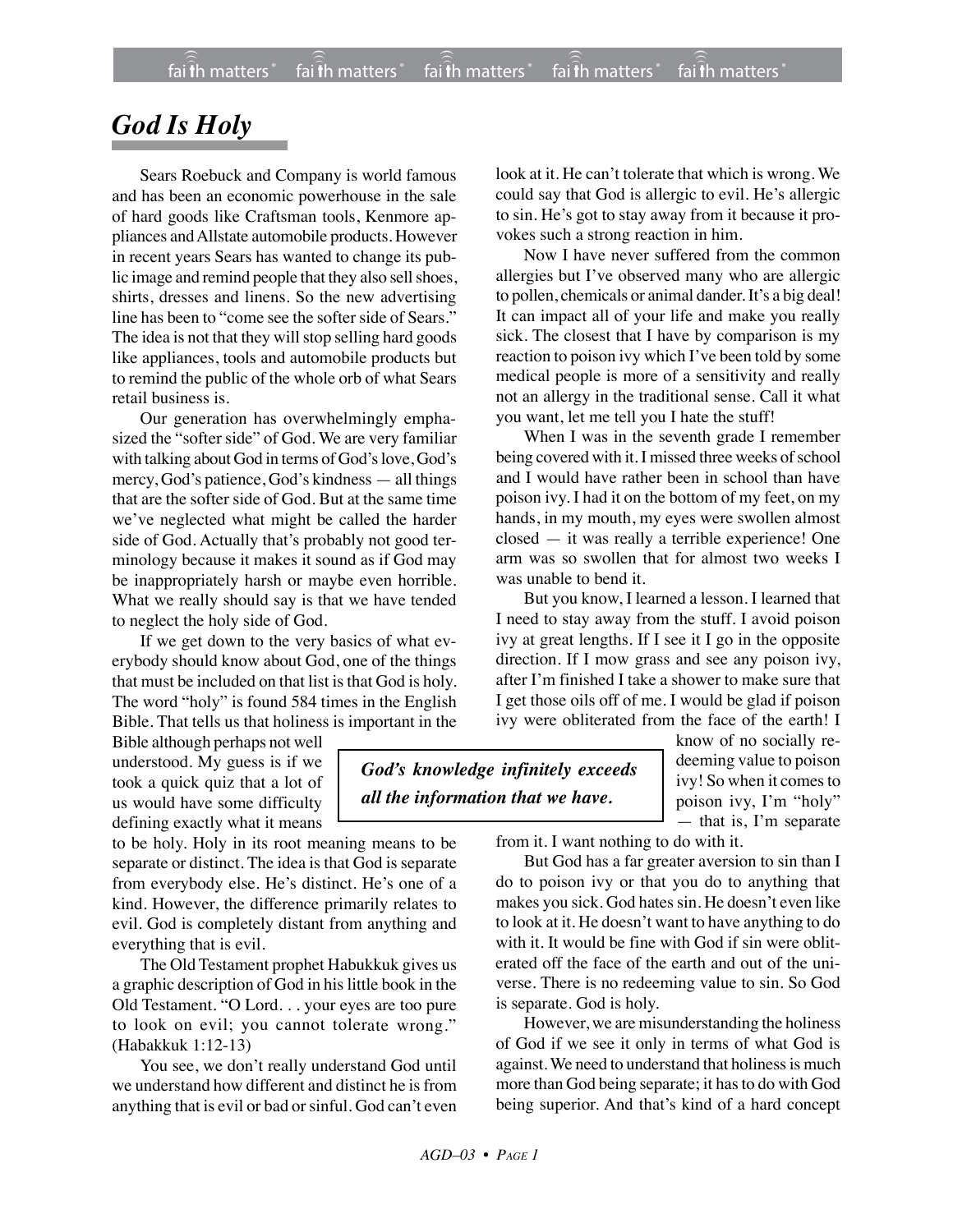for us to grasp. This is a different kind of superiority than God's power or knowledge. When we say that God is all-powerful we are saying that he has supernatural power that is greater than all of the might of the military of all of the nations of the world. His power is greater than all of the nuclear weapons that could ever be exploded. When we talk about God's knowledge we mean that he knows more than everyone in the world knows or every computer knows. God's knowledge infinitely exceeds all the information that we have.

The holiness of God means that God is morally and ethically superior to the very best of us. God is the purest of the pure. Look at Isaiah 6:1-5. It's a report of the experience that the Old Testament prophet Isaiah had when he received a glimpse of heaven.

*In the year that King Uzziah died, I saw the Lord seated on a throne, high and exalted, and the train of his robe filled the temple. Above*

*him were seraphs, each with six wings: with two wings they covered their faces, with two they covered their feet, and with two they were flying. And they were calling to one an-*

*other: "Holy, holy, holy is the Lord Almighty; the whole earth is full of his glory." At the sound of their voices the doorposts and thresholds shook and the temple was filled with smoke.*

*"Woe to me!" I cried. "I am ruined! For I am a man of unclean lips, and I live among a people of unclean lips, and my eyes have seen the King, the Lord Almighty."*

Did you notice that the celestial seraphs were just dazzled — awestruck — by God? What they talked about was not how much he knew or how powerful he was. They were struck by his holiness. Those who encounter the holiness of God are shocked by his purity and his superiority. The holiness of God is dazzling.

The trouble is it's hard for us to come up with comparisons to make to our own experience. We have ways of describing the people around us like: "the lady with long hair," "the well-dressed man," "the guy who talks too much," or "the old rich guy." Every once in a while we describe a person not by how he looks or her socioeconomic status but as "that righteous person" — someone who is known not by good looks or money or job but simply by character.

For the angels of heaven the dazzling thing about God is his character. More than anything else, God has impeccable integrity. He is holy. He is morally and ethically perfect. In fact, there are some people who say that holiness is the number one characteristic of God.

If you could make a list of every characteristic to describe God and rank them in order of importance, the first would have to be God's holiness. Holiness is more about what God is than all of his power and all of his knowledge.

The bottom line of all of this is that God is unique. He is one of a kind. In 1500 B. C., or thereabouts, Moses who was the head of the nation of Israel wrote some lyric poetry — he actually sang it. It's in Exodus chapter 15. Moses wrote, "Who among the gods is like you, O Lord? Who is like you — majestic in holiness, awesome in glory, working wonders?" The answer obviously is no one

*Those who encounter the holiness of God are shocked by his purity and his superiority. The holiness of God is dazzling.*

is like God. No one is holy as he is. No one is as majestic. He is unique.

We've

done an interesting thing in everyday English. We've taken the word unique and we've watered it down to mean something that really is not akin to the true definition of the word. We've tended to use the word unique more to say that something's unusual or that it's special. In fact, we frequently put adjectives in front of it so we say, "It was a really unique experience." Or, "She is a totally unique person." Or, "What happened was very unique." Well those who are really good at their English grammar and language will tell you that you really can't do that. You can never put a modifier with "unique," because "unique" means that it is the only one in it's category. There are no others. There is nothing to compare to. Something can't be very unique. If it's unique, it's the only one. It can't be "really unique;" it can't be "totally unique;" I mean that's what unique means.

That's who God is. He is unique. He is one of a kind. No one else is like him. His uniqueness is primarily in his holiness. He is so good. So perfect. So right. So opposite of evil. So contrary to sin. God is holy. But we're not. We're sinners. All of us.

The Bible has a very pointed line in the New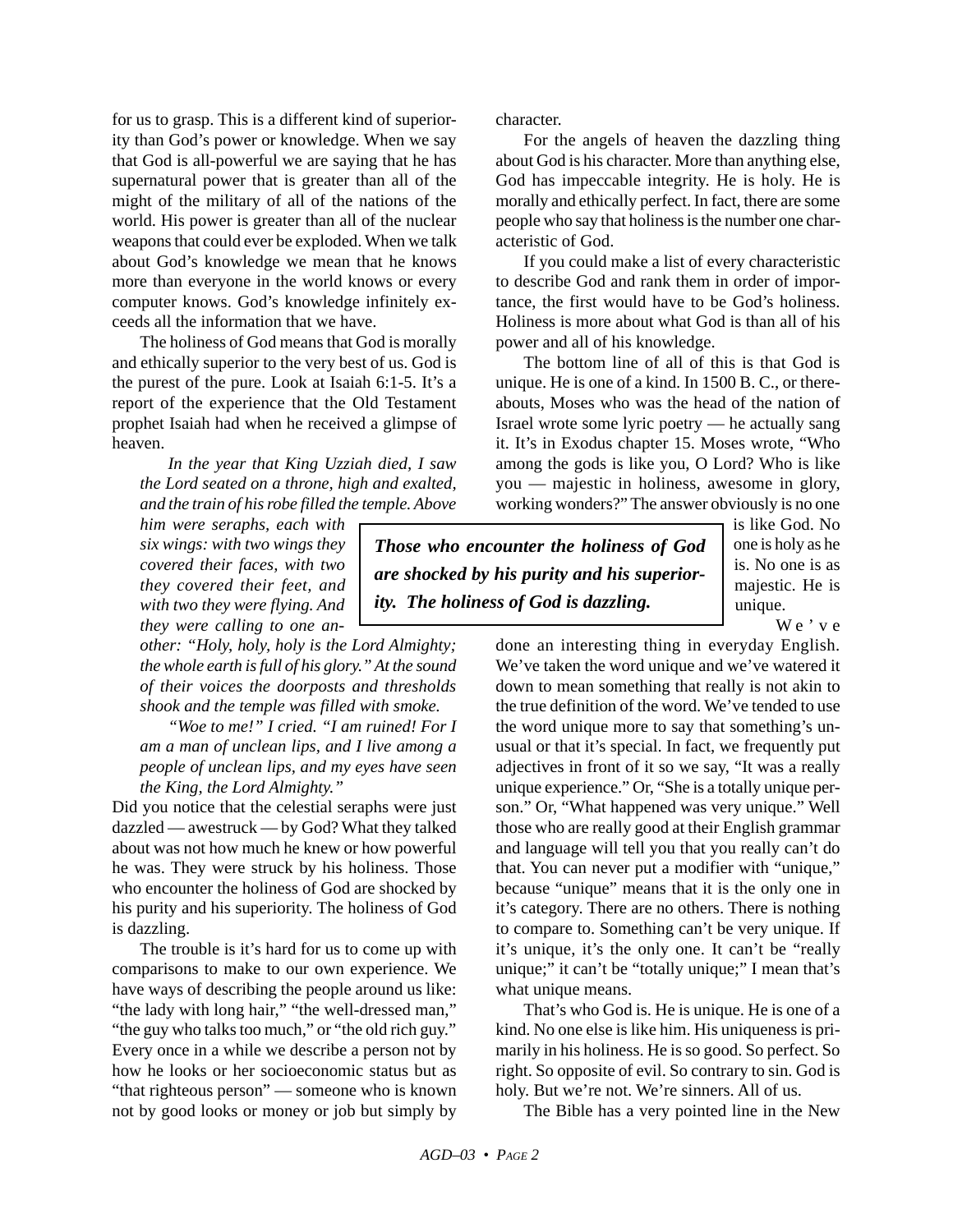Testament in Romans 3:23 that says, "All have sinned and fall short of the glory of God." Or another way of saying it is, if we compare each of us to the holiness of God, everyone of us comes up short by comparison. Nobody measures up to God.

When you were a kid did you ever stand on the shore of a lake and throw stones to see who could toss them the farthest out into the water? Let's imagine that all of us line up for a contest like this. We'll imagine we're on the North Shore of Lake Superior. Everybody gets to pick six stones and we all take our turns. And by the way, the objective is to hit Saulte Ste. Marie in Ontario which is about 400 miles directly across Lake Superior.

The first person comes up and really winds up and lets go. The stone makes it about 22 feet out into the water. Bad news. The next person makes it out a hundred yards. Everybody says, "Wow! That's really good." But then you remember the target is 400 miles away on the other side of Lake Superior.

That's the way it is comparing us to God. If the rock toss were a morality contest, a mass murderer could probably only throw his stone about 6 inches while Mother Theresa might heave her rock an impressive 400 feet. That's great until you realize that

the target is in Ontario. It is the other side of the lake. She falls short. We all fall short of this holiness of God. What is really crazy is the way we can sit around and talk about how good a

toss we made. "I got 117 feet." "Wow, you're good!" But that's not good! It's not good when the target is the other side of the lake. The point is not how far we made it, but how far we missed. The standard for holiness is God and our best shot isn't good enough. It's totally inadequate.

When we realize the holiness of God we echo the words of Isaiah, "Woe to me. I'm ruined! For I am a man of unclean lips, and I live among a people of unclean lips, and my eyes have seen the King, the Lord Almighty." I've seen the goal. I know how high it is. I know how spectacular and holy is the Lord God Almighty.

We're sinful. And remember, holy means separate. If God is holy and if we are not, if God is allergic to sin and sinners and we are sinful that means that we're separated from God and that gets very serious. That means that while we want God to be our friend, the truth is he's allergic to us and we've become his enemy. It means that when we want to be close, God has to keep a distance. It means that while we want to live forever in his heaven that he just can't have us there. He can't have us in heaven if we're sinners because he can't stand to be around sin. And then we begin to see that our lives become lousy and our eternity is destined to be an eternity without God.

When we understand our situation we begin to despair. We start to whimper and say, "Is there no hope? Does this mean that we are forever stuck that we can never get close to God?" That's were the good news comes in. When we are at our lowest point there comes this bright shining light and a clear voice speaks the gospel. Gospel means good news. It is the good news of Jesus Christ — the good news that we do not have to be alienated from a holy God. We can be holy as well!

Think of it as if we are in a courtroom in the district of heaven. God is the judge on the bench and we are the defendants. We are sinful. We say with Isaiah, "Woe is me. I don't have a chance here. I'm doomed." And then up steps the Son of God, Jesus Christ himself. He offers a deal. The deal is

that he will come to earth, die on the cross, pay the price for sin and there will be an exchange. The exchange is that our sin will be transferred to him and his ho-

liness will be transferred to us. God says, "Okay. Let's do it." So Jesus came and died and Jesus rose again from the dead and completed his side of the offer.

Then God says to us, "Here's the deal. All you have to do is step up to the railing and accept the deal." Some do and some don't. Those who do you've heard the expression about accepting Jesus Christ as Savior. It's accepting the deal. It's called "becoming a Christian" or the Bible talks about being "born again." It's this transfer of the holiness of Jesus Christ to us. It is when we agree to become saints.

Do you know what "saint" means? It means "holy one." So anyone who agrees to this deal that is offered becomes a saint. If you have agreed to the deal you can put "saint" on your business card or stationery! When a person becomes a Christian

*Gospel means good news. …the good news that we do not have to be alienated from a holy God. We can be holy as well!*